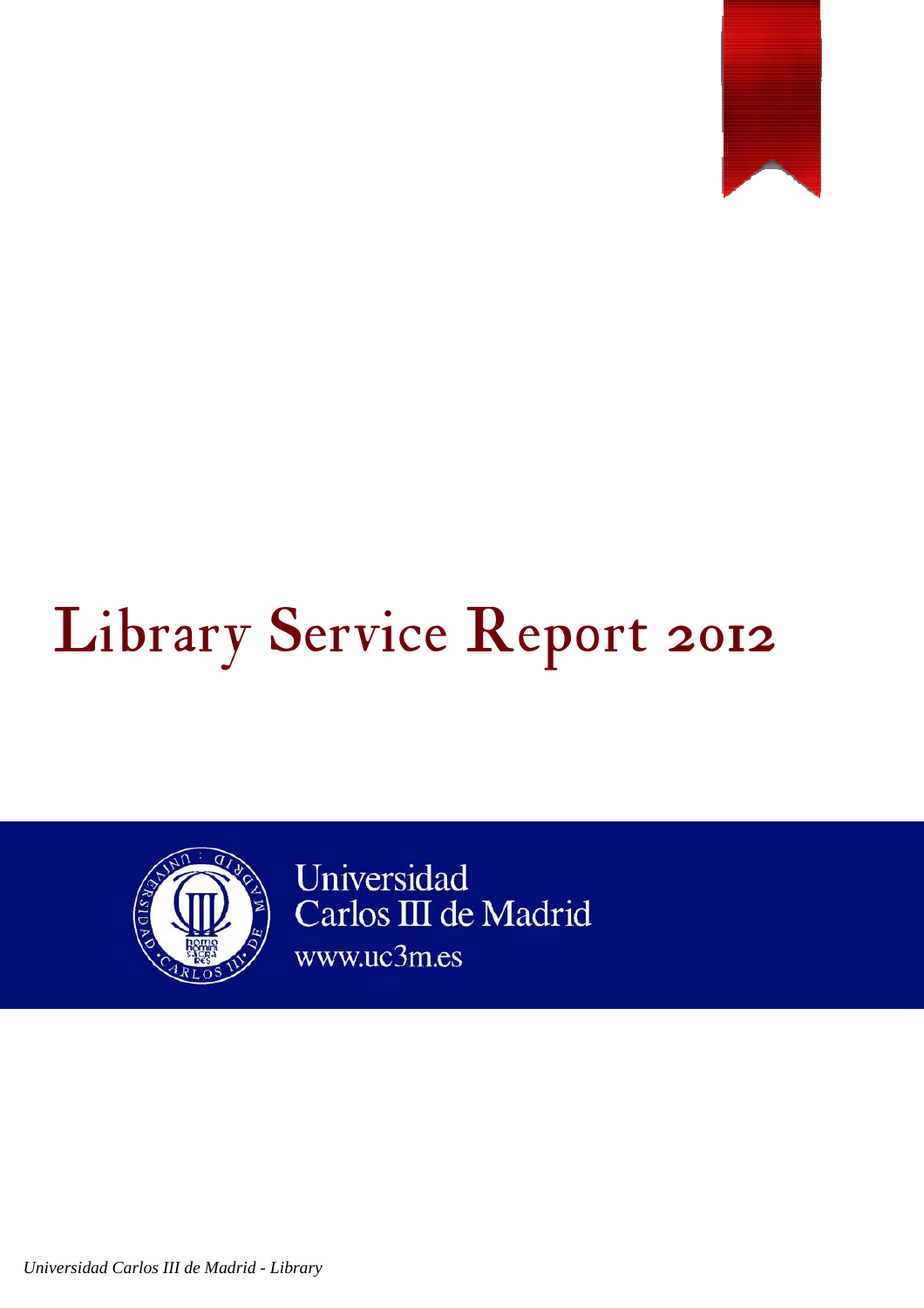| ● Teaching, Learning and Research Support  19 |
|-----------------------------------------------|
|                                               |
|                                               |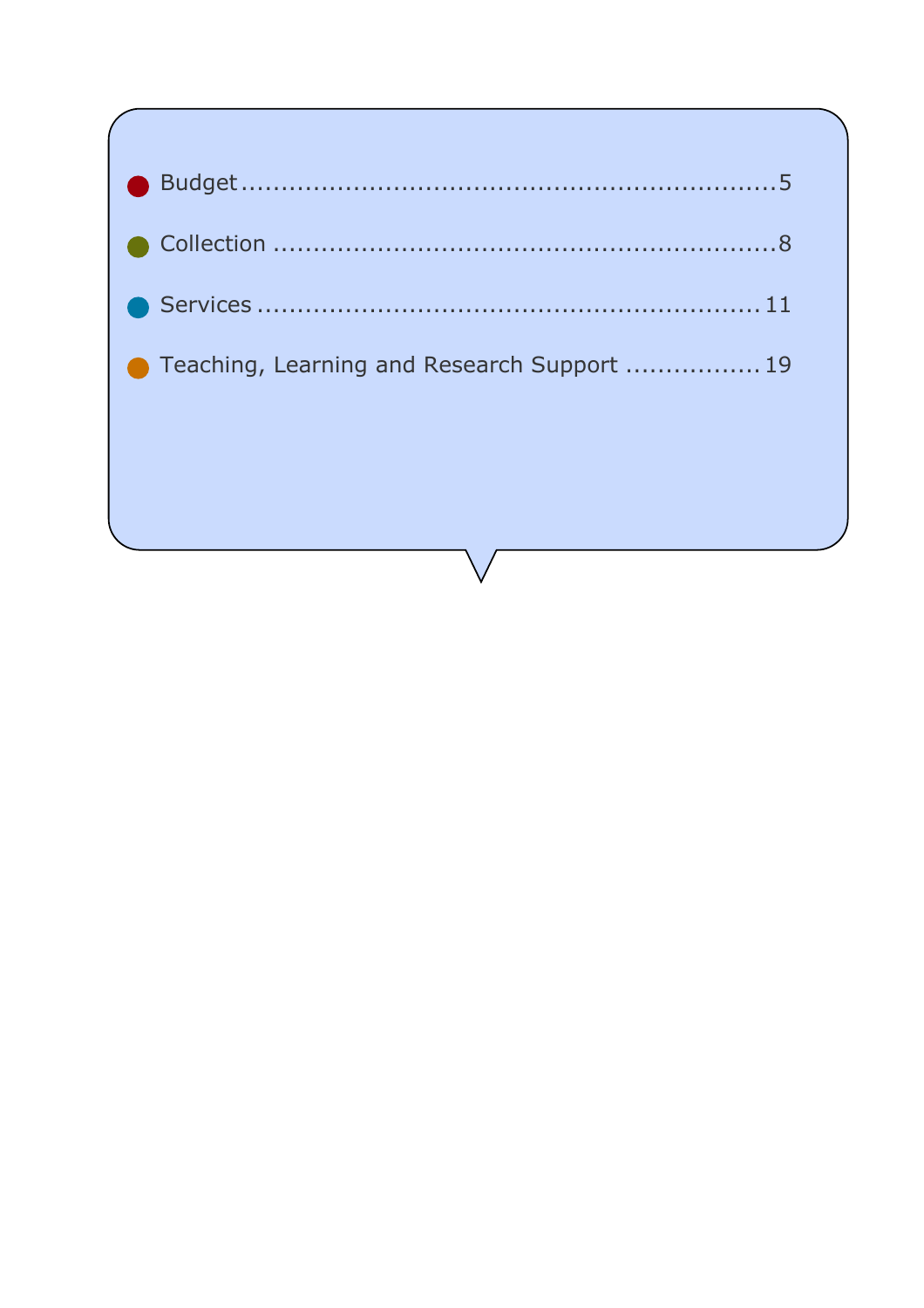## Introduction

A new period has begun for library service at the UC3M.

After the change in management, in 2012 (in accordance with the new University Strategic Plan for the period 2011-2015) a process of shared reflection for the establishment of a new model was undertaken. Keeping in mind the present difficulties, the model was conceived to allow for growth with greater focus on teaching, research and transfer, and university administration. The goal is to make the service more efficient in a more transverse, more user-oriented organization.

To this end, the entire staff and specific work groups as well as users (students, professors and administrative staff) worked on shaping this new model of organization in the library itself for several months through workshops and surveys with the guidance of an external consulting team. The main thrust of this new model consists of structuring the service around four libraries and some common services.



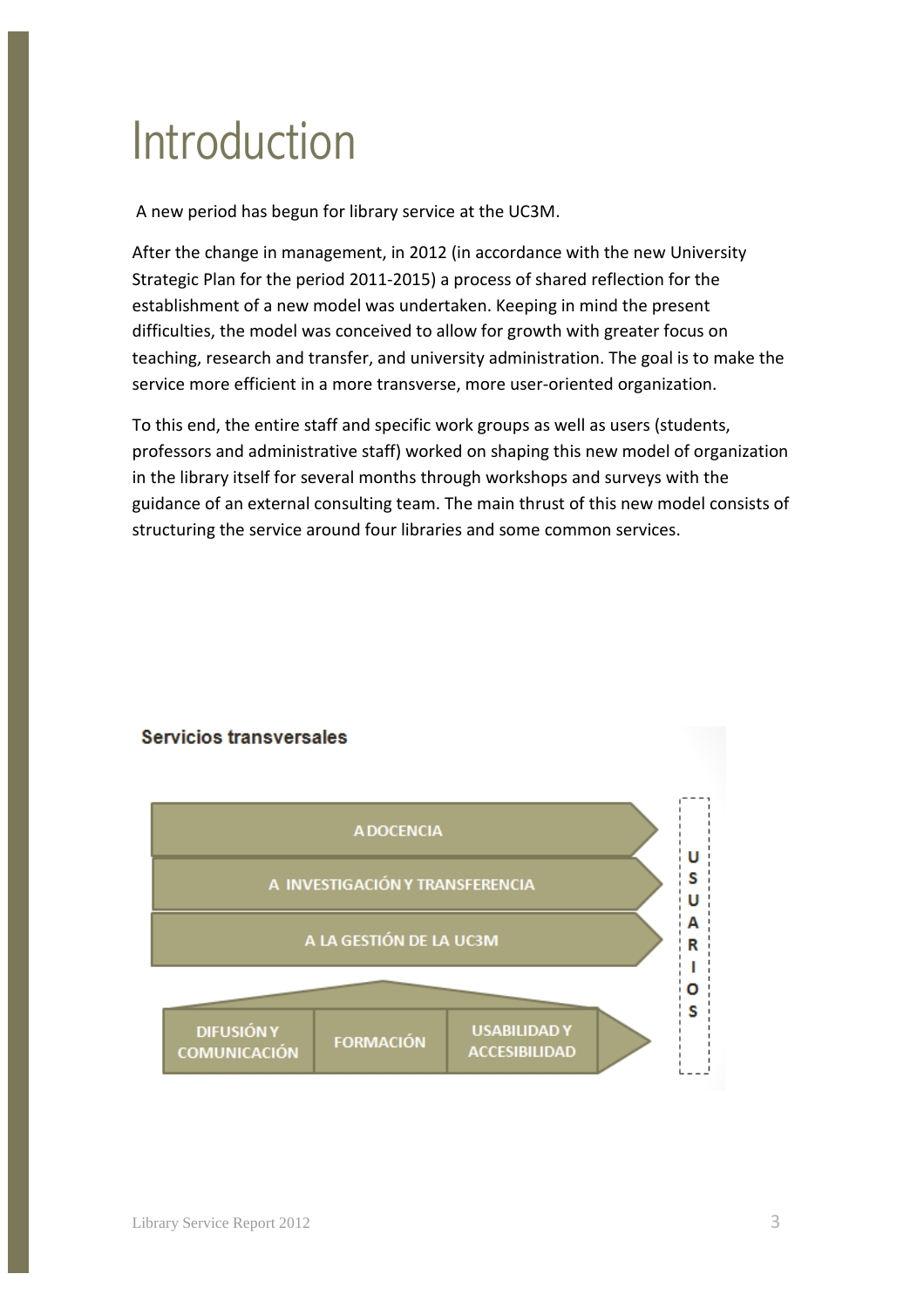#### **Professional Training**

In the area of professional training, free-of-charge activities are still being promoted, such as attendance at free courses and workshops held in Madrid, or virtual and correspondence courses that save expenses on transportation.

In 2012, there were 111 participants in 25 different courses.

The number of participants in professional training courses thus fell by 20%.

Included in training are professional visits (called "benchmarking") to other universities made in order to obtain insight and ideas for the new model of the library.

As the library has begun a support process for professors applying for accreditation and pay rises, a training workshop on these subjects was offered to staff.

Also of note was the Annual Library Symposium, held in two sessions and attended by the entire library staff and consultant Adela D'Alos, who led a conference titled "Innovación y biblioteca" (Innovation and Libraries). In addtion, the following library projects were presented:

- Integration of Universitas XXI and E-archivo
- Participation in setting criteria for scientific publications
- New user management system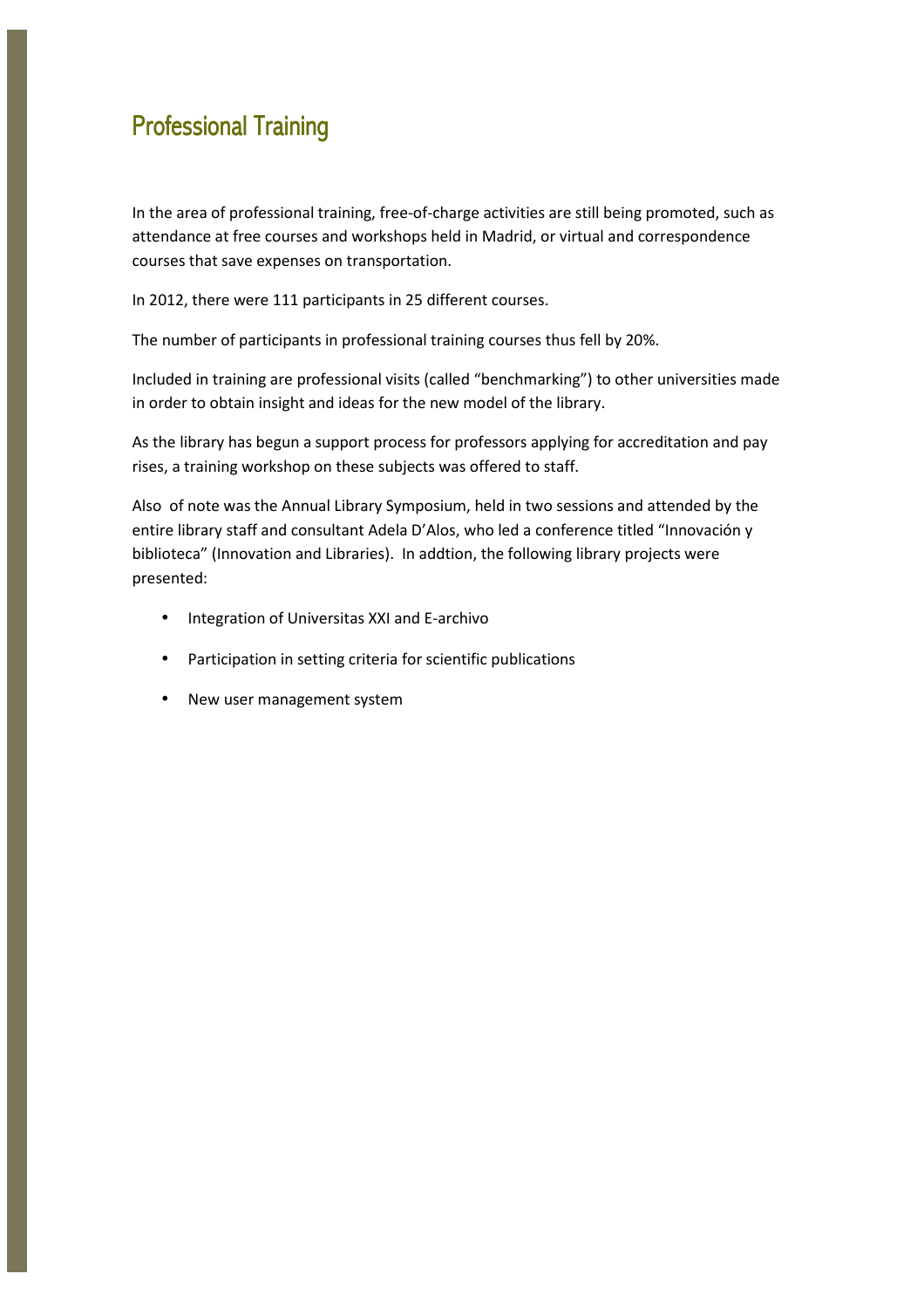## Budget

|                                                                     | 2012         | 2011         | <b>Difference</b><br>2012/2011 | % Difference<br>2012/2011 |
|---------------------------------------------------------------------|--------------|--------------|--------------------------------|---------------------------|
| <b>Serialized publications: Statistical</b><br>journals and reviews | 295,178.82   | 448,908.37   | -153,729.56                    | $-34.25%$                 |
|                                                                     |              |              |                                |                           |
| Foreign journals                                                    | 243,035.61   | 395,138.16   | $-152, 102.55$                 | $-38.49%$                 |
| Spanish journals                                                    | 52,143.20    | 52,070.21    | 72.99                          | 0.14%                     |
|                                                                     | 0.00         | 1,700.00     | $-1,700.00$                    | $-100.00\%$               |
| Acquisiton via Cooperation : UN                                     |              |              |                                |                           |
| <b>Electronic resources</b>                                         | 805,195.25   | 494,173.93   | 311,021.32                     | +62.94%                   |
|                                                                     |              |              |                                |                           |
| Electronic resources UC3M                                           | 230,754.77   | 246,991.05   | $-16,236.28$                   | $-6.57%$                  |
| Acquisition Cooperation/ Consortia:                                 |              |              | 0                              |                           |
| Madroño                                                             | 556,768.86   | 229,888.05   | 326,880.81                     | 142.19%                   |
| <b>Nereus</b>                                                       | 4,000.00     | 4,000.00     | 0.00                           | 0.00%                     |
| Rebiun                                                              | 2,796.62     | 2,844.83     | $-48.21$                       | $-1.69%$                  |
| <b>FECYT</b>                                                        | 10,000.00    | 10,000.00    | 0.00                           | 0.00%                     |
| Expania/Igelu                                                       | 450.00       | 450.00       | 0.00                           | 0.00%                     |
| Liber                                                               | 425.00       | 0.00         | 425.00                         | 100.00%                   |
| <b>Monographs</b>                                                   | 299,625.93   | 332,917.70   | $-33,291.77$                   | $-10.00%$                 |
| <b>Specialized Information Resources</b>                            | 164,794.26   | 183,104.74   | $-18,310.47$                   | $-10.00%$                 |
| <b>Library Monographs</b>                                           | 134,831.67   | 149,812.97   | $-14,981.30$                   | $-10.00\%$                |
| <b>TOTAL</b>                                                        | 1,400,000.00 | 1,276,000.00 | 124,000.00                     | +9.72%                    |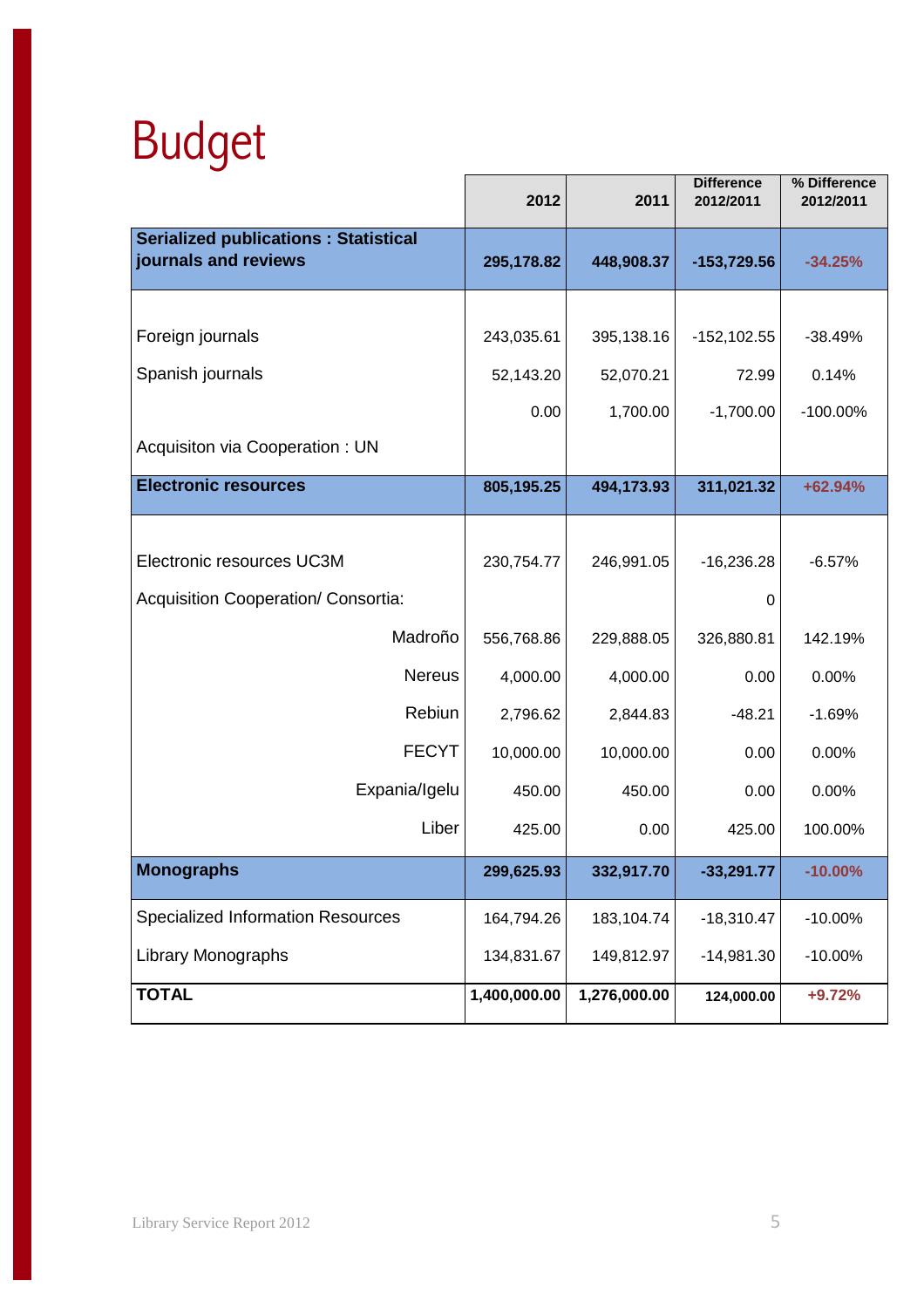The 2012 budget for library collections was marked by a considerable increase in the cost of the Madroño Consortia and as such in the cost of electronic resources.

The increase is due primarily to two factors:

• Change in the subscription model for Revistas Elsevier

In the new Madroño license with the editor, subscriptions have changed from the paper form (each university)+ on-line (through the consortium) to only on-line subscription. The total cost of the on-line license (more than 1,800 magazines) is paid through Madroño, and in the distribution agreed upon (according to the percentage of each university), the UC3M Library must pay a quantity visibly greater than in years past. Keep in mind that, every year since Madroño was created, the UC3M library has benefitted from access to all the Elsevier magazines despite keeping few titles in print version, thanks to the fact that other universities spend quite a lot to maintain many titles in print version.

• Increase in the percentage of the cost: from 12.51% to 13.24%

The percentage of each Madroño university is directly proportional to the number of researchers and inversely proportional to spending on electronic resources. The UC3M Library is not near the top in either of the two cases, which is why our percentage remains in an intermediate range of share.

At so critical a moment, this increase in the cost of Madroño 2012 was an additional difficulty that was covered because of the University's understanding regarding this extraordinary need.

Measures that have contributed to being able to balance the budget:

• Keeping the deduction of 100% of the VAT.

Lastly, it is worth noting that to compensate for the increase in spending established to pay for electronic resources, the library reduced the budget of its transversal projects by 71.8%. These projects concern either improvements in research platforms (E-archivo and Universitas XXI) or projects to improve the catalogue and the search engine.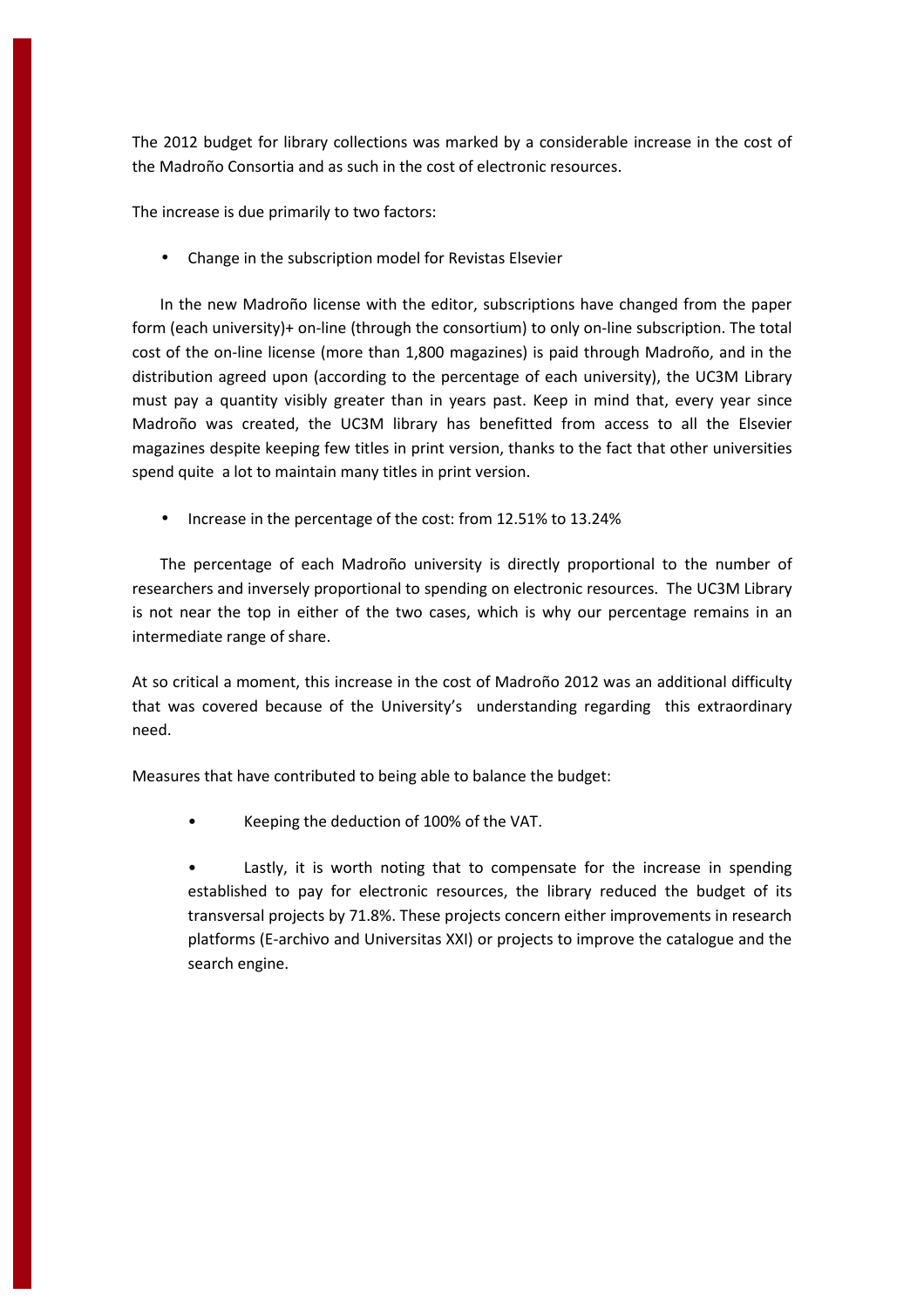The budget for Specialized Information is distributed among the departments as follows:

• 90% on the agreed terms and the remaining

|              | Research      | Research      | Research      | Incorporations | Incorporations | <b>Incorporations</b> |
|--------------|---------------|---------------|---------------|----------------|----------------|-----------------------|
|              | projects 2012 | projects 2011 | projects      | 2012           | 2011           | Dif 2012/2011         |
|              |               |               | Dif 2012/2011 |                |                |                       |
| CCSSJJ       | 79,544.67     | 71,559.39     | $+7,985.28$   | 49,348.64      | 78,602.56      | $-30,753.92$          |
| <b>HUMAN</b> | 28,584.66     | 19,925.80     | $+8,658.86$   | 0.00           | 2,044.71       | $-2,044.71$           |
| <b>EPS</b>   | 5,514.95      | 6,056.24      | -541.29       | 0.00           | 1,500          | $-1,500$              |
|              | 113,644.28    | 97,541.43     | $+16,102.85$  | 49,348.64      | 82,147.27      | $-34,298.63$          |

• 10% as compensation for budget contributions or research projects.

CCSSJJ= Social Sciences and Law HUMAN= Humanities, communication and dcumentation EPS= Engineering

We see a sharp decline in department incorporations, which fell to zero in Humanities and the School of Engineering and dropped off 41% in the School of Social Sciences and Law. This center, whose departments, especially Law, have continually made contributions for the acquisition of the necessary specialized bibliography, can no longer compensate for it because of its own budget reductions. Only a small measure of compensation is achieved through research projects whose spending on bibliographical acquisitions grew by 10% in Social Sciences and 43% in Humanities.

This explains why every year the number of new acquisitions in the catalogue is smaller.

In the graph below, one can see the continuous decline of the incorporation of new documents (printed or electronic) between 2009 and 2012 into the University collection, whether for teaching, learning or research.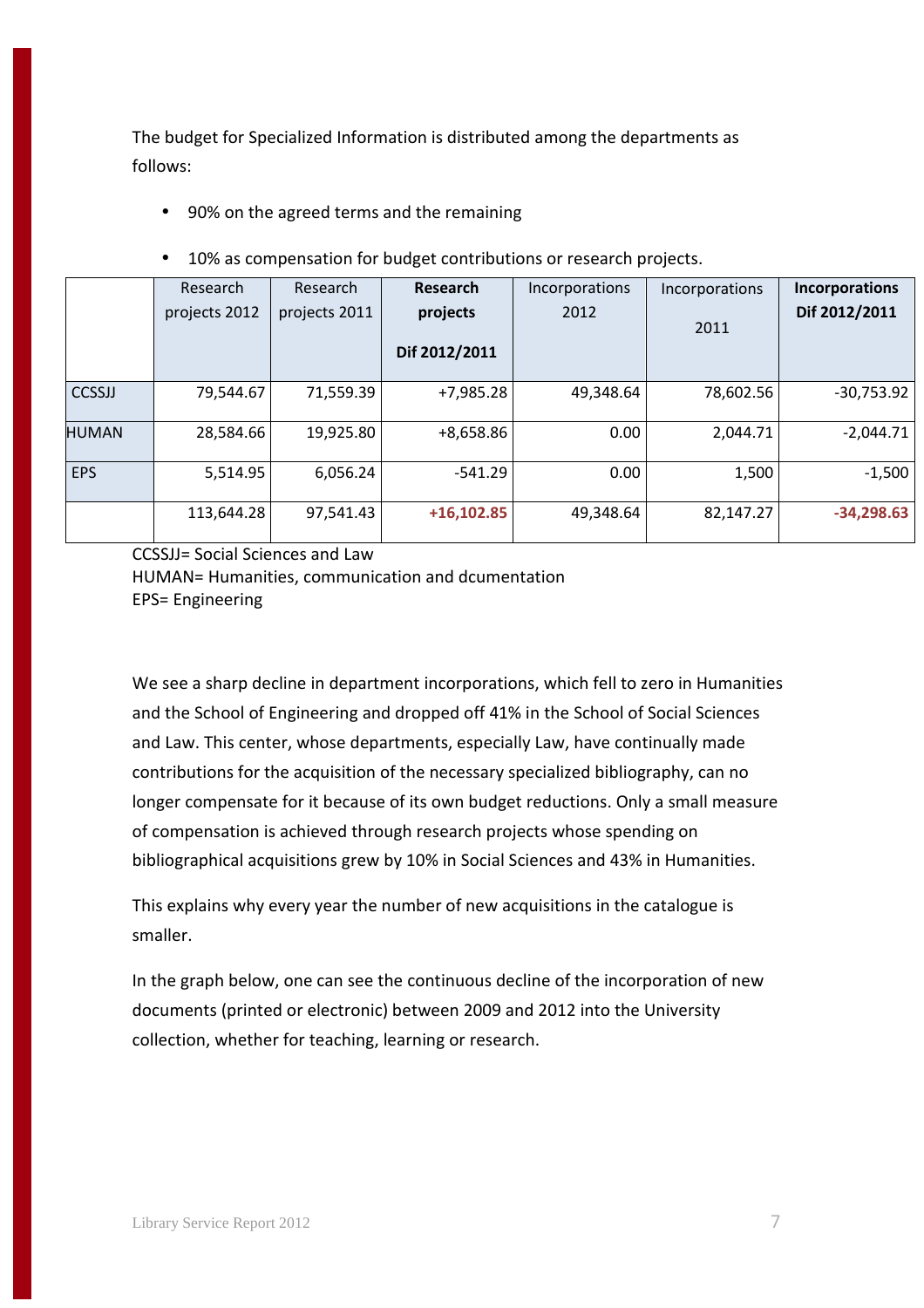## **Collection**

### Bibliographic Entries in the Catalogue 2009-2012



This also affects the decrease in loans.

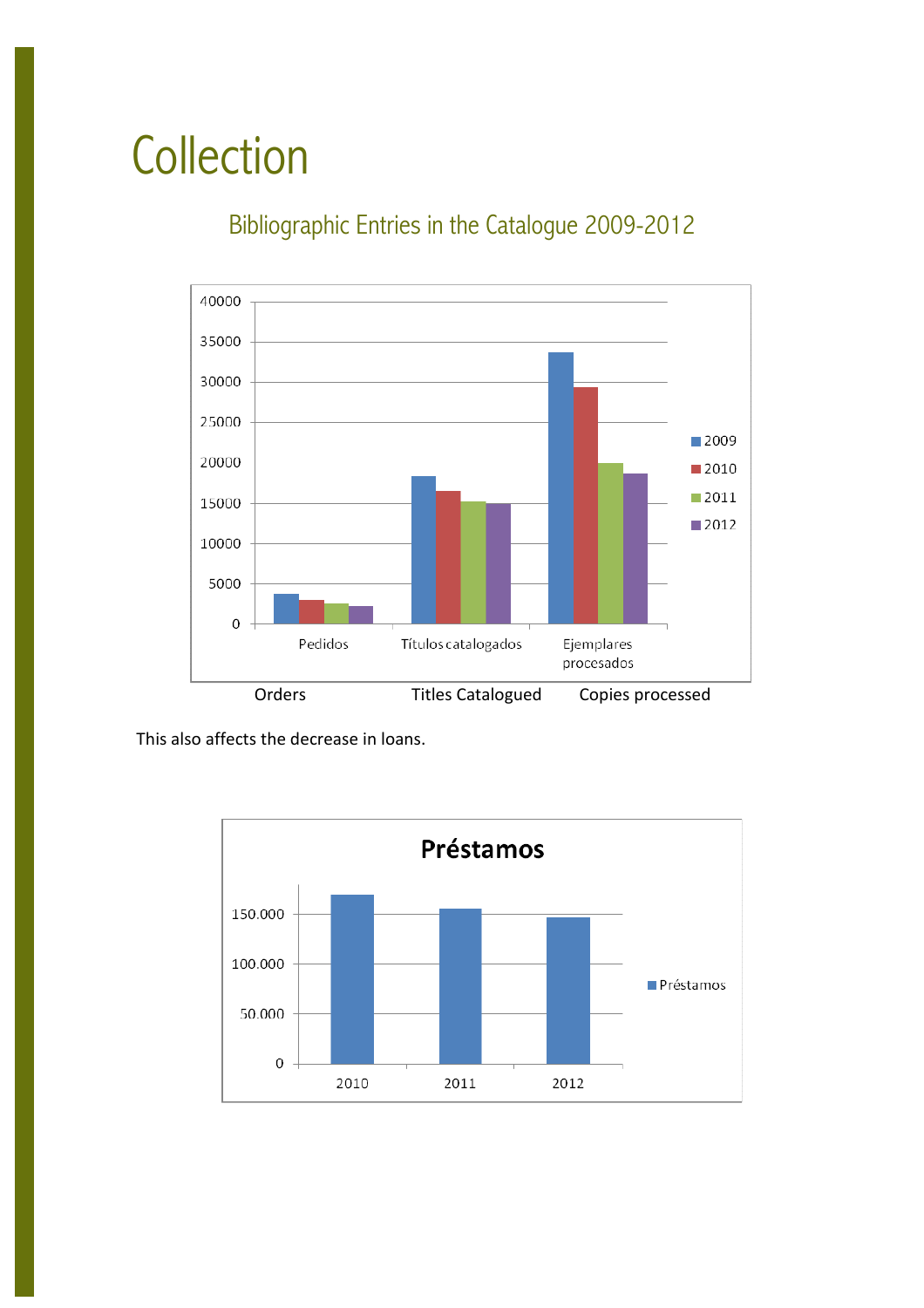#### Increase in catalogued collection available to users, 2012



The percentage of electronic documents continues to grow. Convenience and access are complete for the UC3M user, who can access these materials from home as well as from the University. Electronic books already exceed printed coursebooks in yearly acquisitions, although they are used much less.

While the purchase of printed books is made one title at a time on the basis of the bibliographies included in the course subject syllabi, subscription to electronic books is processed by packs of thousands of titles, most of them in English with no option to filter because of the global policy of the large multinational publishers of science books.

However, with the acquisition in 2012 of a content search engine that allows one direct access to magazine articles and electronic books through a simple, common search, it is hoped that profitability will increase in terms of the use of these materials.

it must be stressed,nevertheless, that the budget reduction and the increase in costs of electronic resources entail a great bias toward the acquisition of specialized resources, to the detriment of course books for students.

At present, the acquisition of coure books is 12% compared to 35% of the specialized collection, to which magazine and projects must be added, materials used especially by researchers and professors.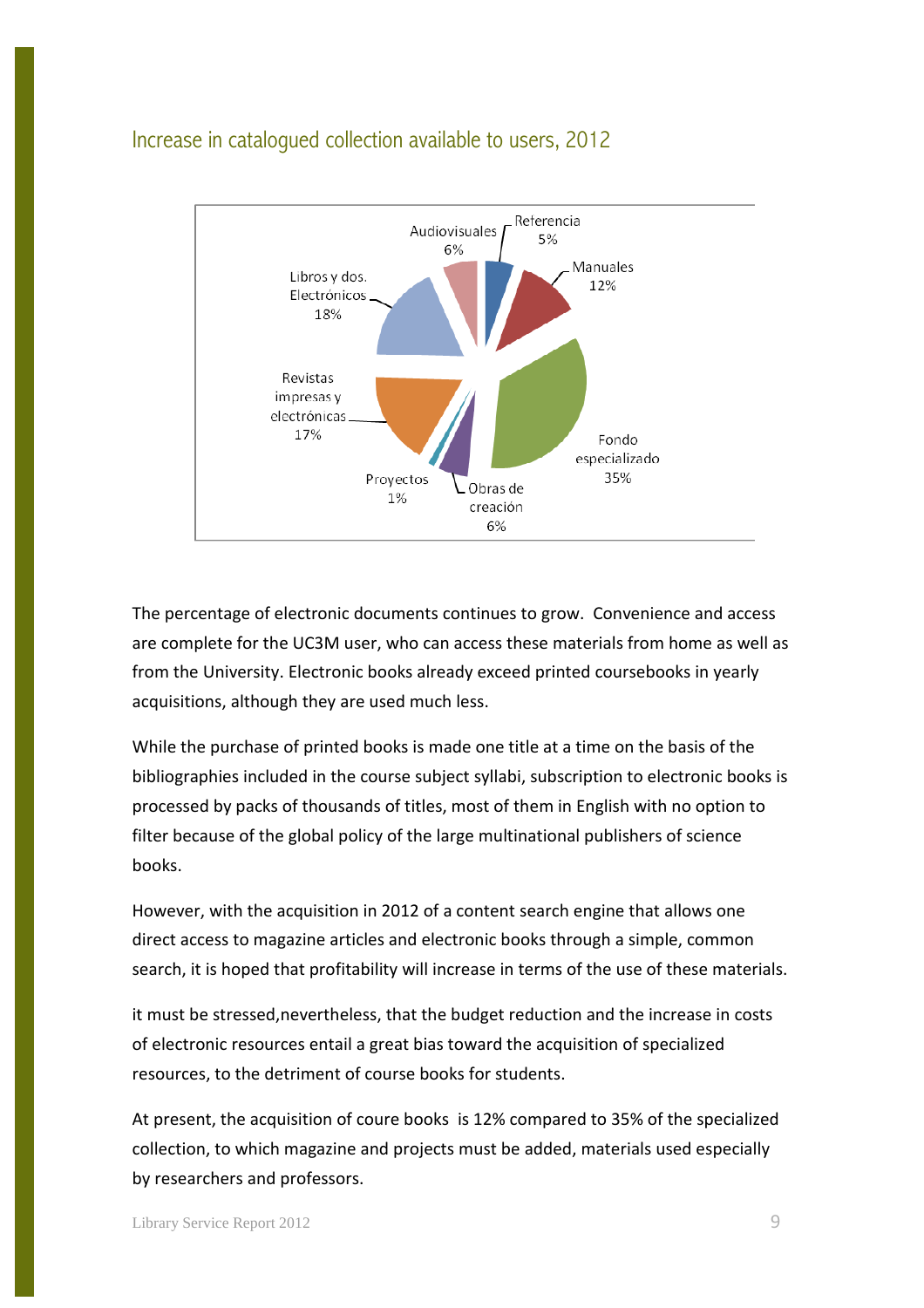#### Subscriptions of electronic books

Decreased 35% from 2011 to 2012

| <b>E-books</b>         | 2011   | 2012   |
|------------------------|--------|--------|
| <b>SAFARI</b>          | 14.714 | 14.416 |
| <b>IEEE Proc/Conf.</b> | 12.409 | 12.409 |
| <b>ELSEVIER SD.</b>    | 8.498  | 4.564  |
| <b>SPRINGER MP.</b>    | 9.020  | 9.020  |
| <b>VLEX</b>            | 1.684  | 2.249  |
| <b>ACM Proc.</b>       | 1.615  | 1.005  |
| <b>OCDE</b>            | 13.159 | 1.258  |
| Ingebook               |        | 201    |
|                        |        |        |
| <b>Total</b>           | 61099  | 45122  |

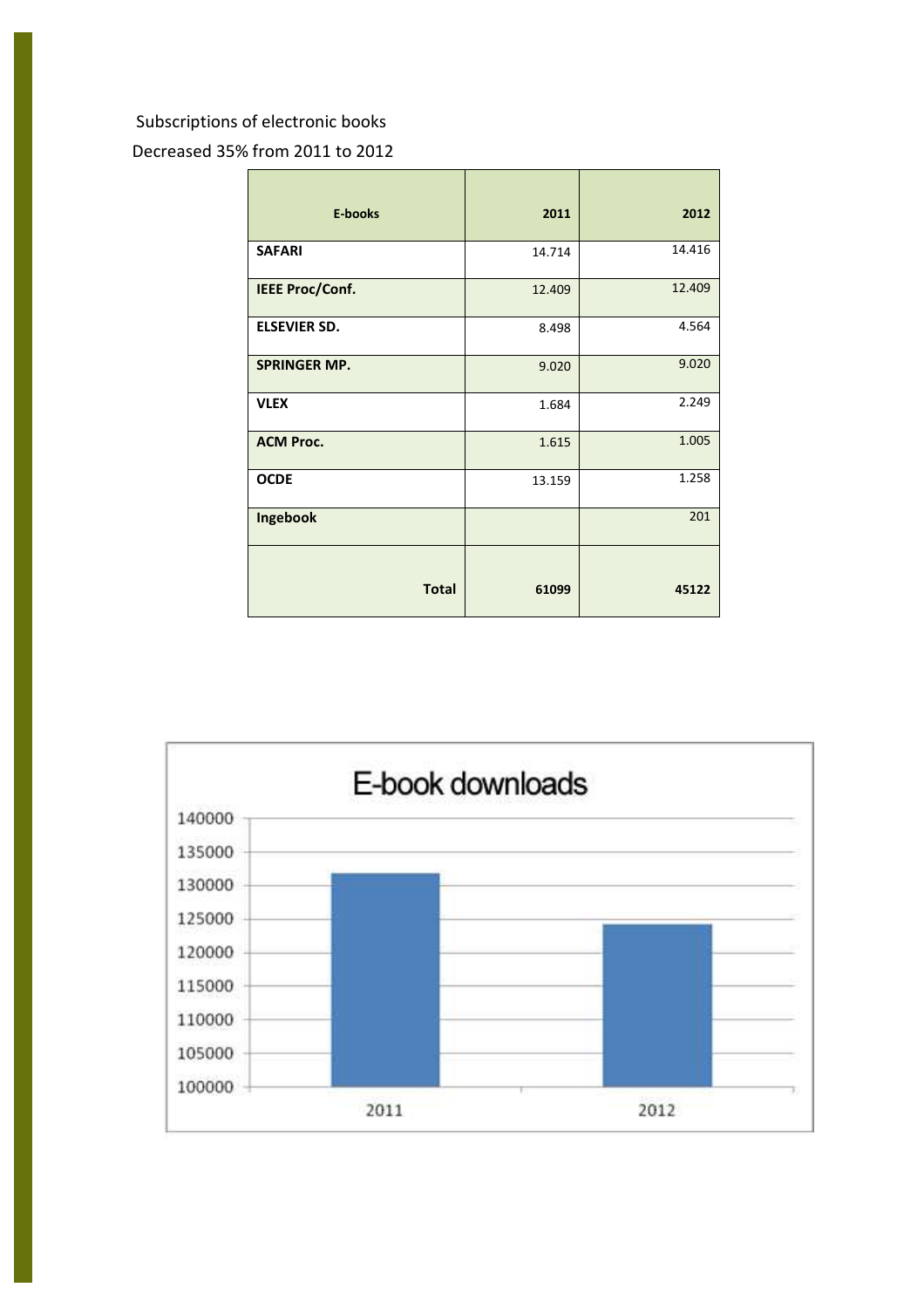## Servicios

| <b>BASIC MANAGED INFRASTRUCTURE</b> |                                         |                                               |                                          |                      |
|-------------------------------------|-----------------------------------------|-----------------------------------------------|------------------------------------------|----------------------|
| <b>Buildings M2</b>                 | Linear meters<br>free Access<br>shelves | Linear meters<br>Restricted<br>access shelves | Computers<br>available for<br>public use | Study/work<br>spaces |
| 20.476                              | 35.553                                  | 10.966                                        | 380                                      | 2.329                |

### Public hours 2012

Because of budget restrictions and the savings plan established by the University, the library has gradually reduced its business hours, especially during exam periods. Logically, this entailed a reduction in the number of visits made to the library.

|            | 2011  | 2012  |
|------------|-------|-------|
| Days open  | 313   | 282*  |
| Hours open | 3.739 | 3.513 |

\* Average of all the centers

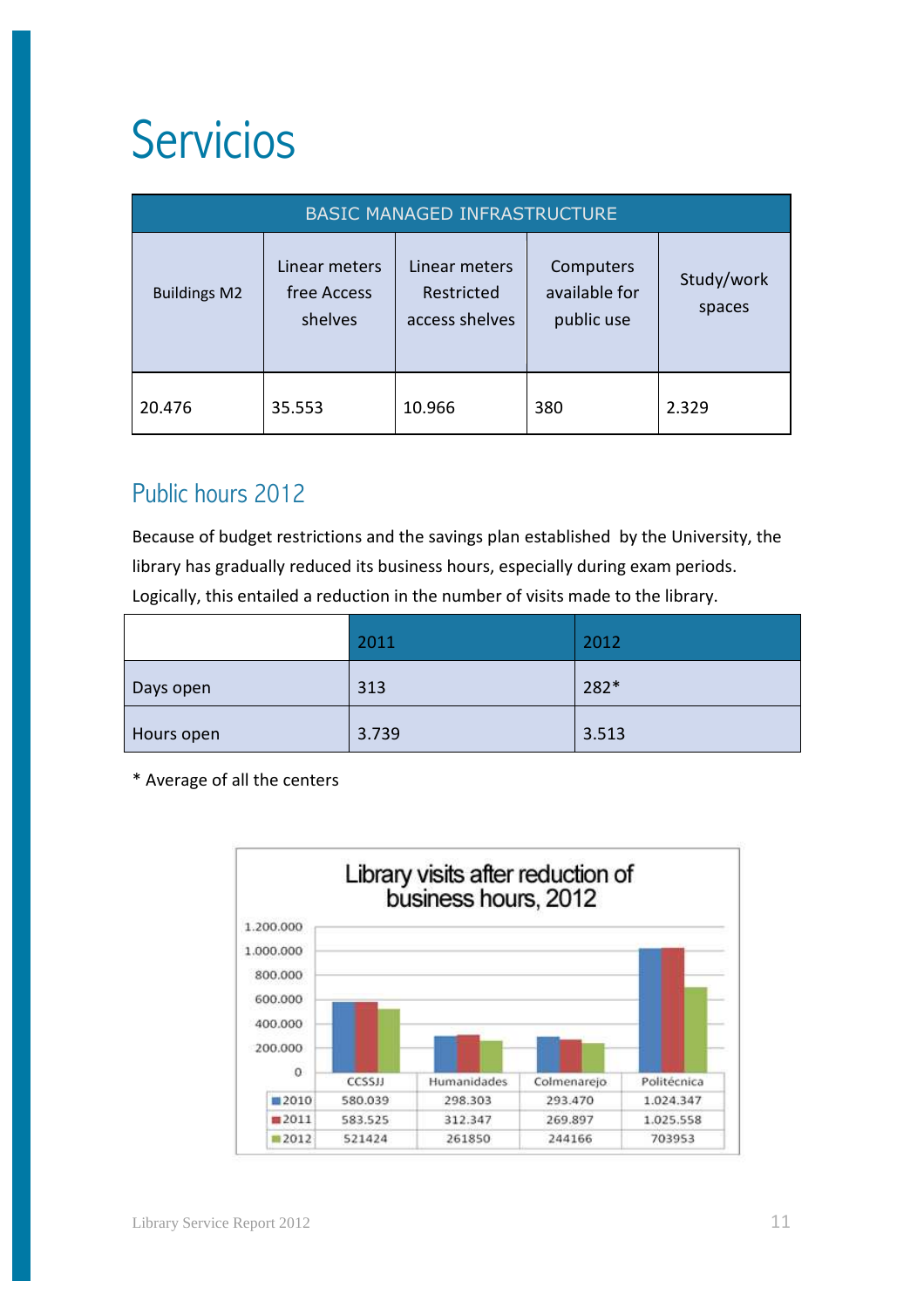Visits to the library decreased by 24% in 2012, which is explained by the reduction that is occurring in all areas: fewer students, fewer hours open, fewer documents purchased, processed and, consequently, available. It is worth noting that the development of the collection is reduced not only in the number of copies for students, but also in the number of different titles acquired and, as such, in the quality of the scientific literature available.

| <b>BASIC INFORMATION, SPACES AND EQUIPMENT MANAGED</b> |                                               |                                            |                                                  |                                                 |
|--------------------------------------------------------|-----------------------------------------------|--------------------------------------------|--------------------------------------------------|-------------------------------------------------|
| User visits                                            | <b>Requests for</b><br>general<br>information | Requests for<br>specialized<br>information | Reservations<br>and monitoring<br>of Study Rooms | Reservation and<br>loan of laptop<br><b>PCs</b> |
| 1.731.393                                              | 12.282                                        | 1.962                                      | 17.782                                           | 9.975                                           |

| <b>ACCESS TO DOCUMENTS 2012</b> |                 |                |                     |                |
|---------------------------------|-----------------|----------------|---------------------|----------------|
| Loan of                         | Administration  | <b>Direct</b>  | Documents (re-      | Loans to other |
| documents                       | of              | administration | quested by tea-     | national and   |
|                                 | reservations in | of             | ching staff) recei- | international  |
|                                 | libraries       | reservations   | ved from national   | libraries      |
|                                 |                 | by users       | and international   |                |
|                                 |                 |                | libraries           |                |
|                                 |                 |                |                     |                |
| 146.730                         | 11.054          | 8.296          | 7.901               | 3.110          |
|                                 |                 |                |                     |                |

- Given that the library can for the most part be freely accessed by the public, the use made of documents in the Study Rooms is not recorded, since the user freely takes and, in many cases, re-shelves the documents.
- Only by having an investment in an RFID (Radio-frequency Identification) system could what is used "in-situ" be recorded, but given the budget restrictions, it cannot be considered at present.
- What is recorded are the loans through the library management system. The trend since the increase in electronic text is that loans fell by 6% from 2011 to 2012. This is increasing because of the decrease in students and the budget cuts: fewer copies of books recommended by professors to students are purchased, and as a result, fewer loans are made.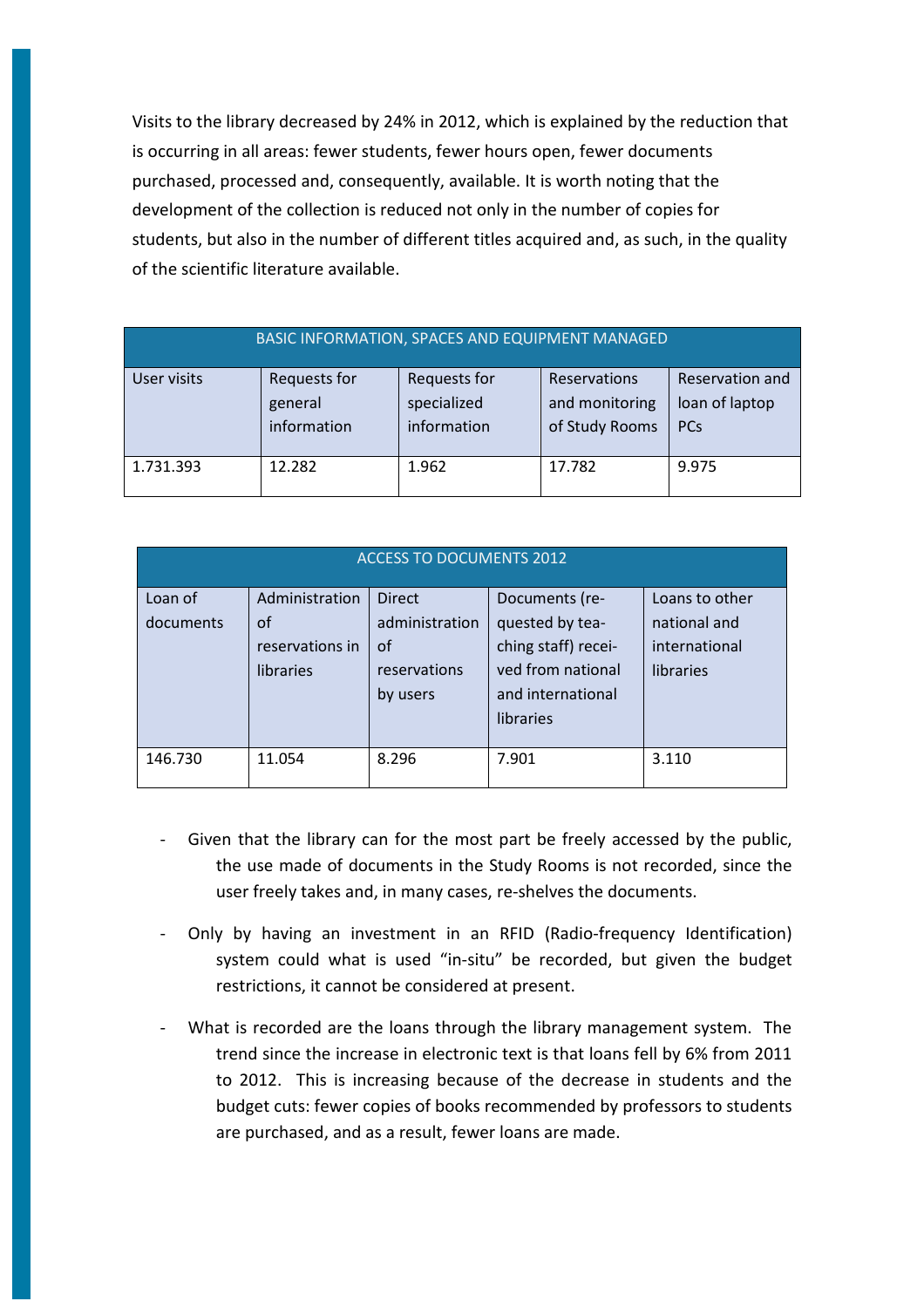

With regard to loans of printed or audiovisual documents, there were a total of 146,935 documents loaned. As we have already mentioned, loans fell 6% relative to the previous year, while the number of students decreased by 2.6%.

But as we already explain when speaking about the budget, the smaller quantity of scientific documentation available to users logically reduces the number of their requests.

The largest number of loans refers to course books: 65,995. Books from the Specialized Collection were loaned 31,560 times, and audiovisuals, which is the only typology that increases in number of uses, especially in the Faculty of Humanities, Communication and Documentation, were loaned 25,893 times.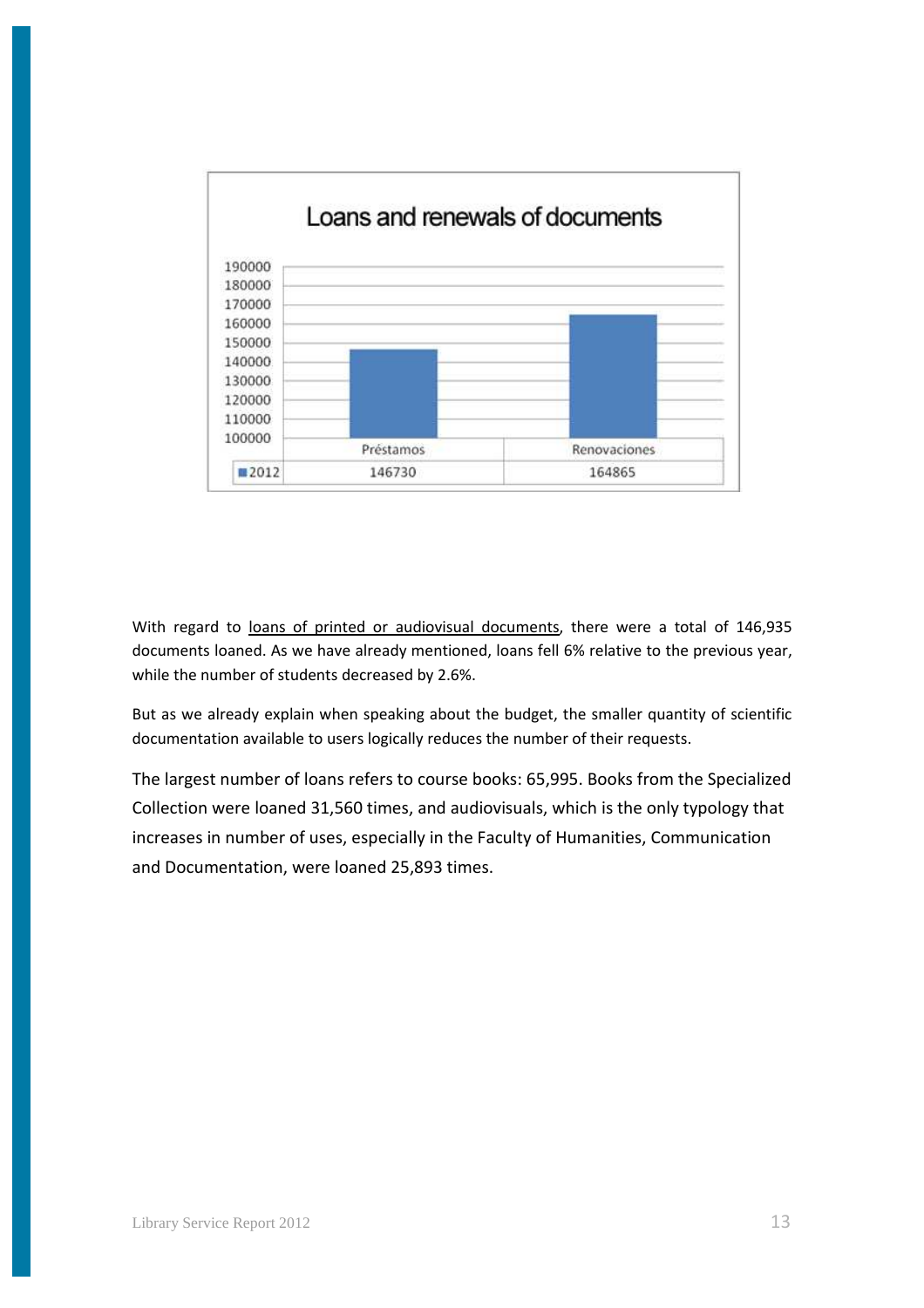Use of Electronic Resources

As for downloads of electronic books, there were a total of 124,290 in 2012 (6% less than in 2011). E-book platforms, used more often by students, had the highest number of downloads, followed by more specialized information.

| EBOOKS, CONFERENCES, PROCEEDINGS 2012 TOTAL |         |
|---------------------------------------------|---------|
| <b>SAFARI</b>                               | 66.350  |
| <b>IEEE Conferences</b>                     | 31.385  |
| <b>ELSEVIER SD</b>                          | 13284   |
| <b>SPRINGER MP</b>                          | 5.693   |
| <b>ACM</b> proceedings                      | 4712    |
| <b>WILEY</b>                                | 579     |
| <b>OECD iLibrary</b>                        | 441     |
| <b>PLAZA Valdés</b>                         | 84      |
| <b>INGEBOOKS</b>                            | 1762    |
| <b>TOTAL</b>                                | 124.290 |

In the graph, we see the peaks that occurred in the e-book platforms that students in particular use (such asSafari), while the curve of more specialized information (such as IEEE Conferences) is more constant throughout the year.

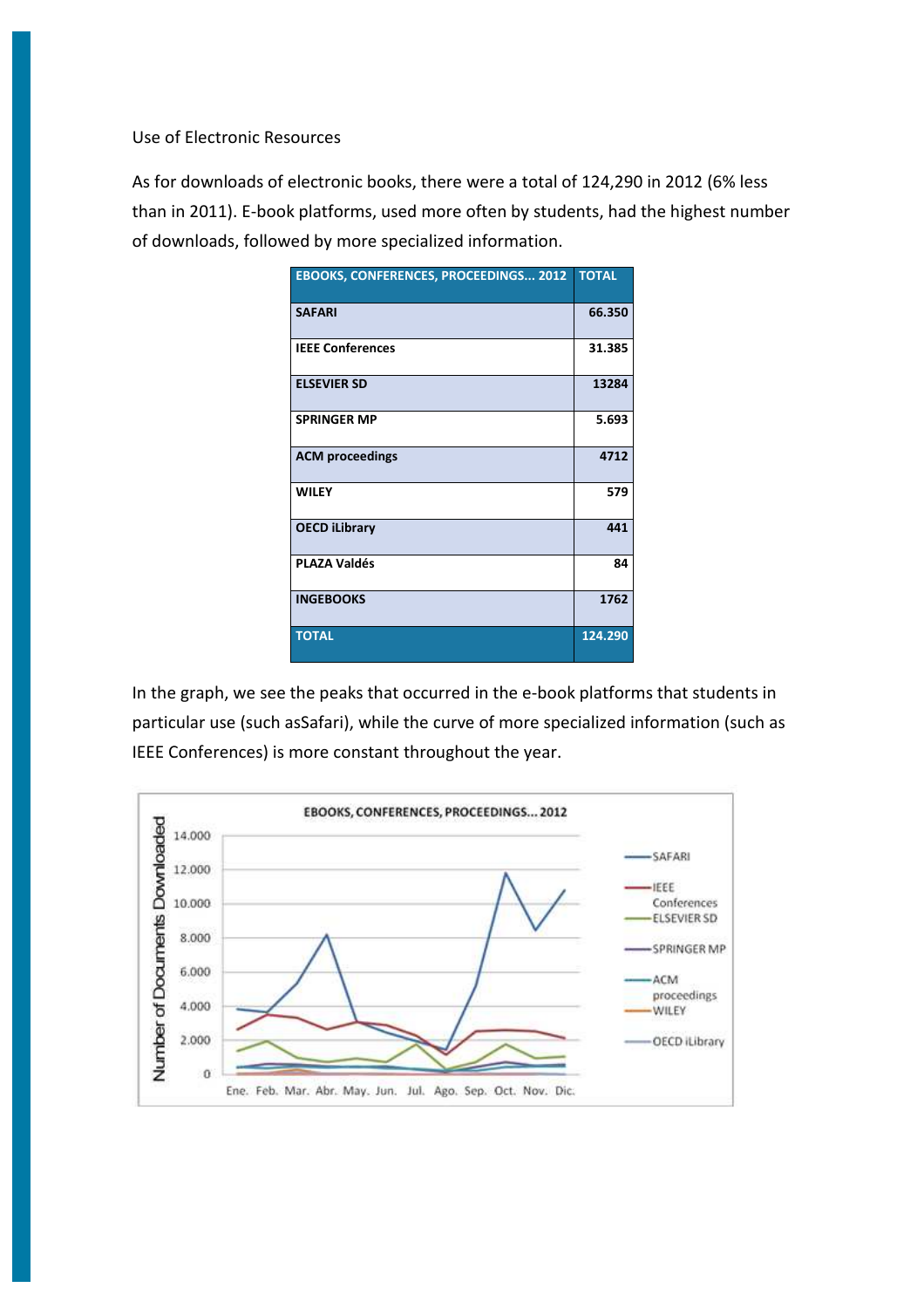However, the use of periodicals increased by 5.5% in 2012 with regard to downloads of magazine articles in 2011. It is true that certain periodical platforms increased their number, reaching 55,852 active titles (almost 8% more than in 2011), but in any case, the fact that periodicals use is increasingdemonstrates their greater availability and accessibility for the user.

| TOP 10 COMPLETE-TEXT DOWNLOADS OF |              |
|-----------------------------------|--------------|
| PERIODICALS, 2012                 | <b>TOTAL</b> |
| <b>ELSEVIER SD. Rev.</b>          | 117.721      |
| EBSCOHOST (Academic)              | 42.830       |
| <b>PROQUEST (ABI)</b>             | 30.008       |
| <b>JSTOR</b>                      | 29.529       |
| <b>IEEE Rev.</b>                  | 26.035       |
| <b>SPRINGER MP Rev.</b>           | 17.297       |
| WILEY O. Library Rev              | 9.851        |
| <b>ACM Rev.</b>                   | 7.456        |
| SAGE/HIGHWIRE                     | 4.457        |
| <b>EMERALD</b>                    | 3.616        |
| <b>TOTALS</b>                     | 288.800      |

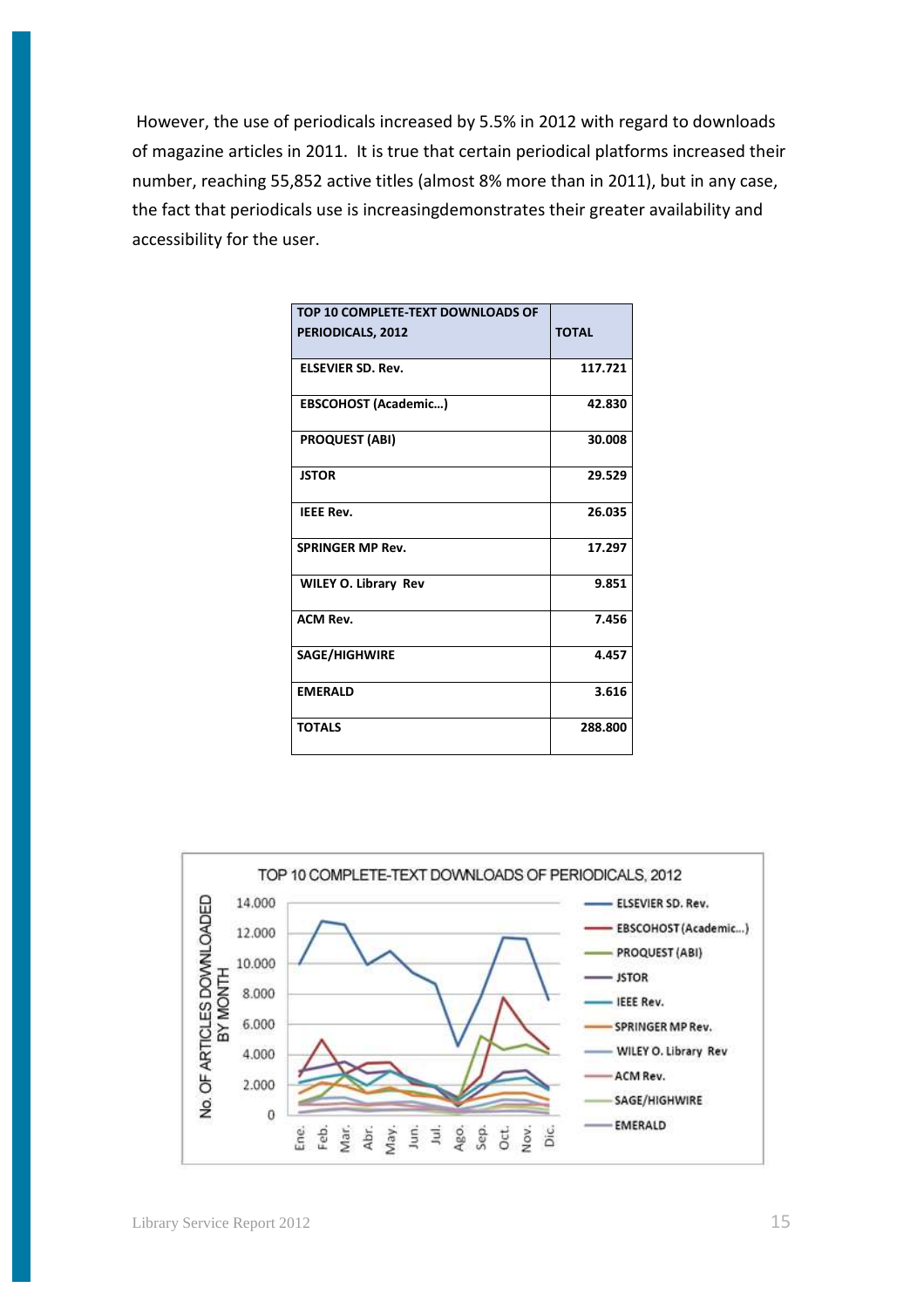The platforms and data bases subscribed to by the library and the cortium of Madrid universities (Madroño) also include periodicals, proceedings, jurisprudence and legislation, etc. Below are the most notable downloads made by our users from these platforms, regardless of document type

| TOP 10 PLATFORMS BY NO. OF FULL-TEXT DOCUMENTS DOWNLOADED | 2011    | 2012    | Dif. 2001/2012 |
|-----------------------------------------------------------|---------|---------|----------------|
| <b>ELSEVIER SD. Rev. + ebooks</b>                         | 136.539 | 131.005 | $-4,05%$       |
| <b>SAFARI</b>                                             | 81.035  | 66.350  | $-18,12%$      |
| IEEE Rev. + Proc. + Stand.                                | 61.878  | 58.322  | $-5,75%$       |
| <b>EBSCOHOST (Academic)</b>                               | 55.587  | 42.591  | $-23,38%$      |
| <b>ARANZADI</b>                                           | 34.843  | 41.381  | $+18,76%$      |
| <b>PROQUEST (ABI)</b>                                     | 32.096  | 30.008  | $-6,51%$       |
| <b>JSTOR</b>                                              | 24.014  | 29.525  | +22,95%        |
| <b>SPRINGER MP. Rev. + ebooks</b>                         | 17.332  | 22.990  | $+32,64%$      |
| <b>COUNTRY REPORTS</b>                                    | 13.282  | 15.842  | $+19,27%$      |
| <b>ACM Rev. + Proc</b>                                    |         | 12.168  |                |
| 2011: 456.606                                             |         |         |                |

RANKING OF USE BY PLATFORMS (INCLUDES ALL TYPES OF DOCUMENTS))

2012: 450.182 Dif. 2011/2012: - 1,4%

To access this information, users have desktop computers available in different rooms in the library in addition to laptops for loan, for both individual and group work.

These computers available to the public were used 40% less in 2012 than in 2011, with a total of 195,407 accesses to 257 work computers (on which teaching syllabi, Microsoft Office, etc., are available).

Not recorded is the use of computers which only have internet, access to the catalogue and access to the data bases, not specific applications.

There was an increase in the use of laptop PCs for loan as well as students' own laptops, to the detriment of the use of computer rooms..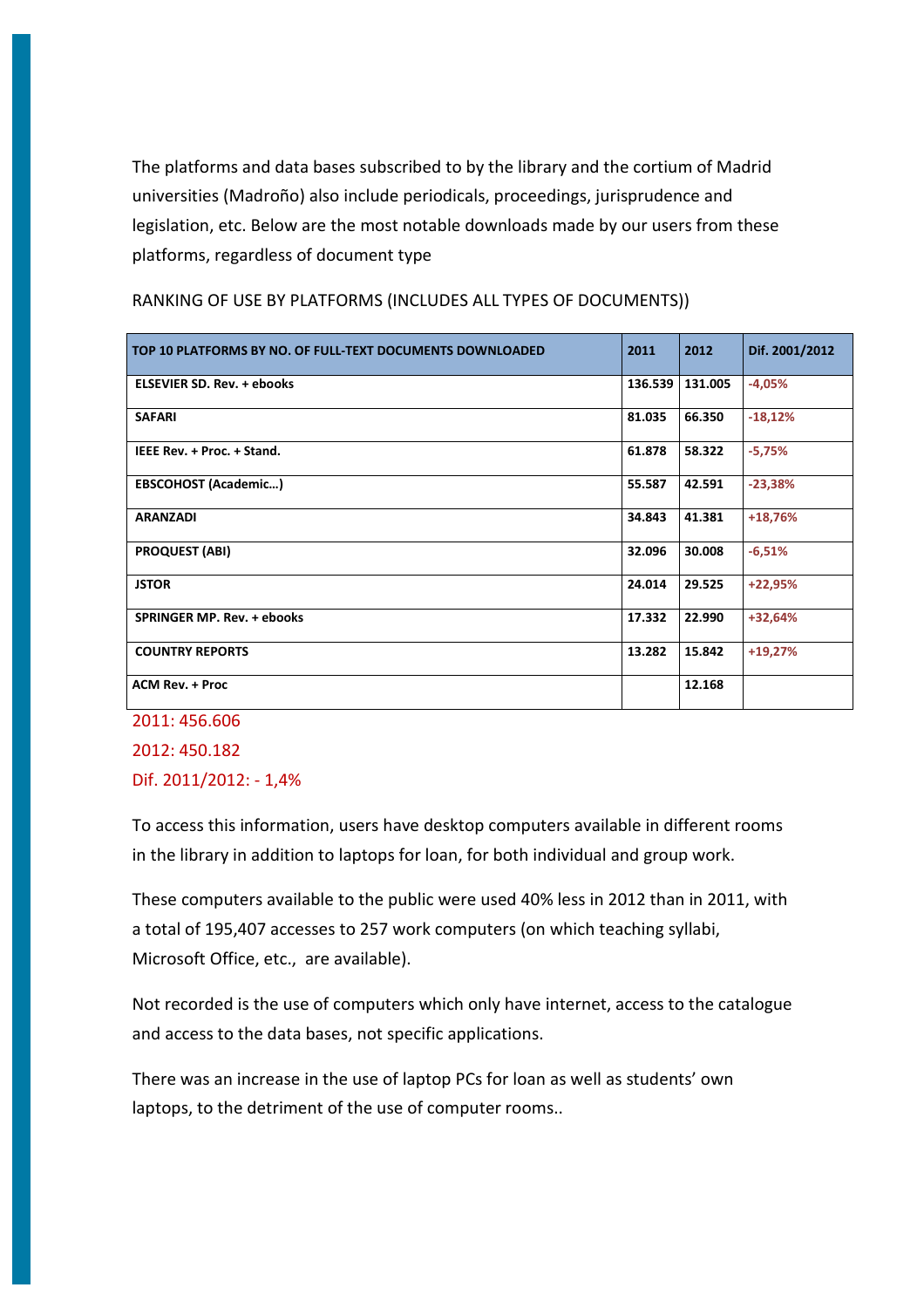#### Electronic Information Library Webpage

The most numerous web page accesses to information about our service in 2012 are shown in the graph.

Leaving aside accesses to the page Cómo citar bibliografía ("How to write a bibliography") (600,000, as for many years now it has been linked by pages outside the UC3M), the most numerous are:



#### Between 10,000 and 65,000 per year

Only two pages are of a general or time-sensitive nature : those referring to opening hours and user ID cards (or ID card numbers), while the others provide information about services and resources offered.

.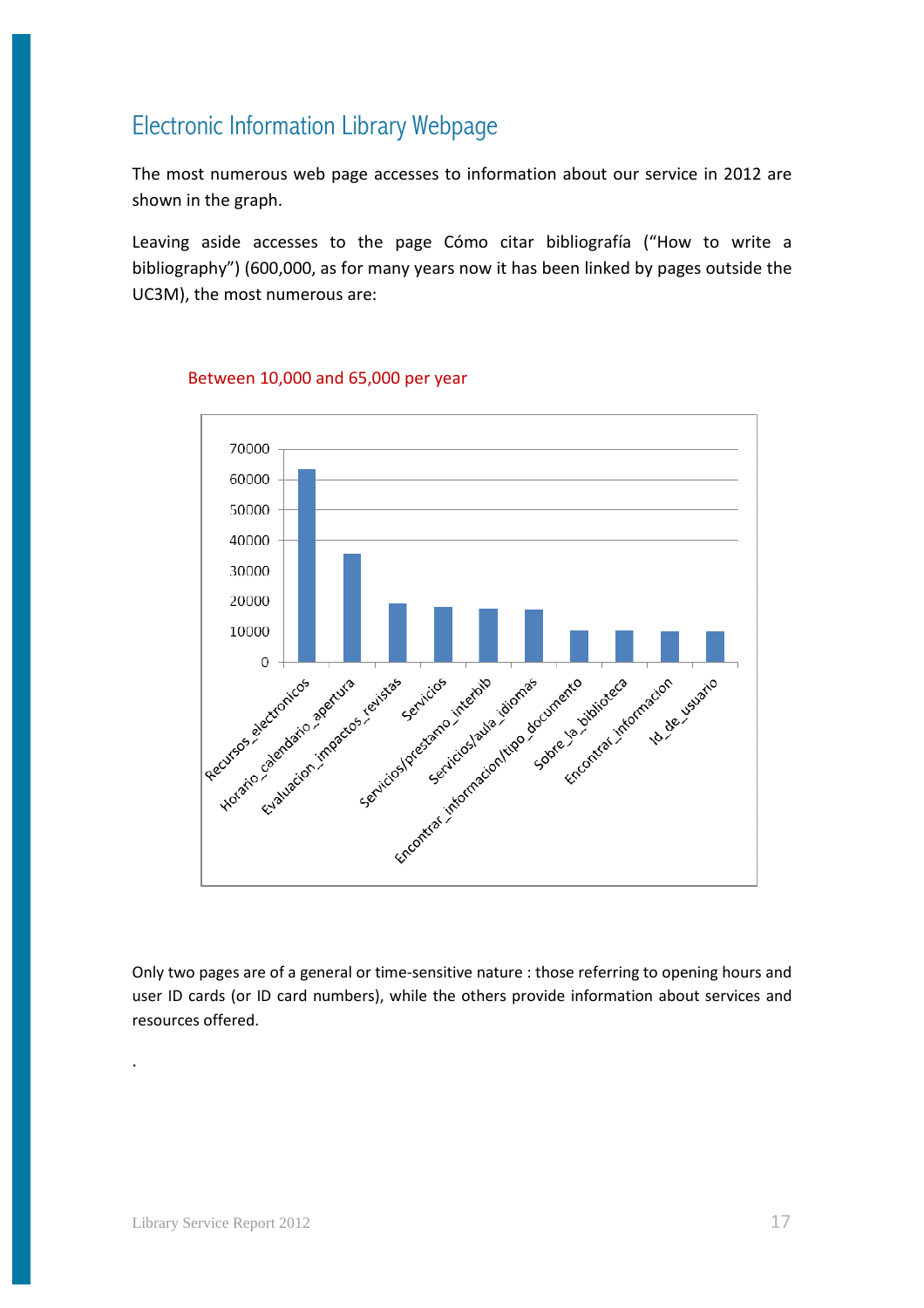#### Between 10,000 and 5,000 per year



This graph combines general or time-sensitive information, like campus libraries or guided visits, with everything related to loans (service, renewal, reservations and requests to other libraries).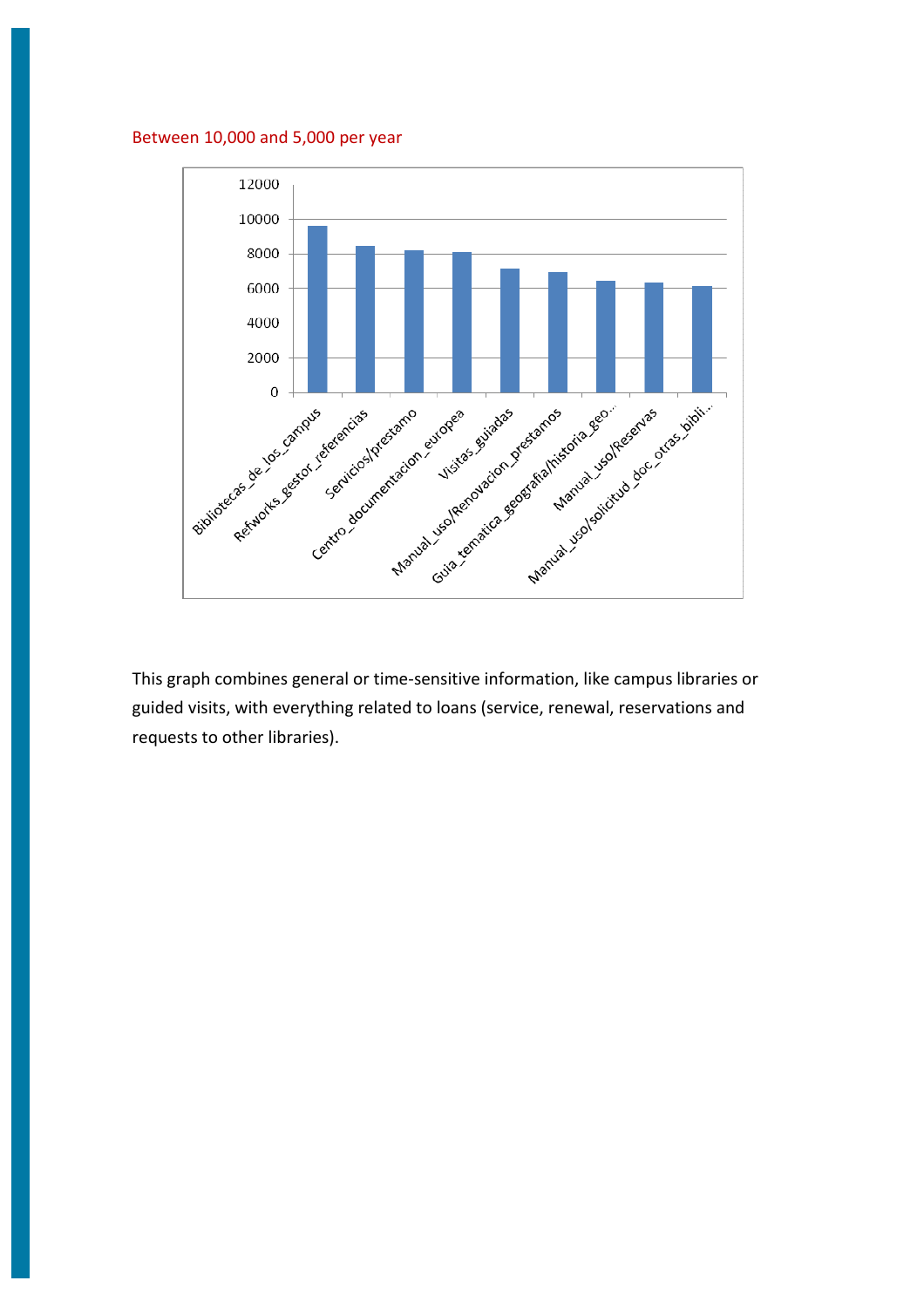# Teaching, Learning and Research Support

### Teaching Support

Among the services incorporated to support teaching tasks is the Taller del aula ("Classroom Workshop"), where professors can use special equipment and software for multimedia processing of their courses in the teaching platform. The library may also be requested to perform these tasks. In 2012, it received 1,847 such requests from teaching and research staff. The library also offers courses on the use of Aula Global2 for new professors and maintains a support service in Hydra to respond to technical problems.

| <b>TEACHING SUPPORT 2012</b> |                               |                                |                      |  |
|------------------------------|-------------------------------|--------------------------------|----------------------|--|
| <b>Taller Aula Use</b>       | <b>Taller Aula</b>            | Attendants at                  | OCW open             |  |
| by Professors                | <b>Requests to</b><br>library | <b>Aula Global2</b><br>courses | courses<br>published |  |
| 722 professors               | 1847 tasks                    | 27 professors                  | 30 courses           |  |

Also, the UC3M OpenCourseWare office in the library manages the announcements for and publishes open courses taught by UC3M professors within this program. These UC3M courses on OCW had 557,000 visits in 2012.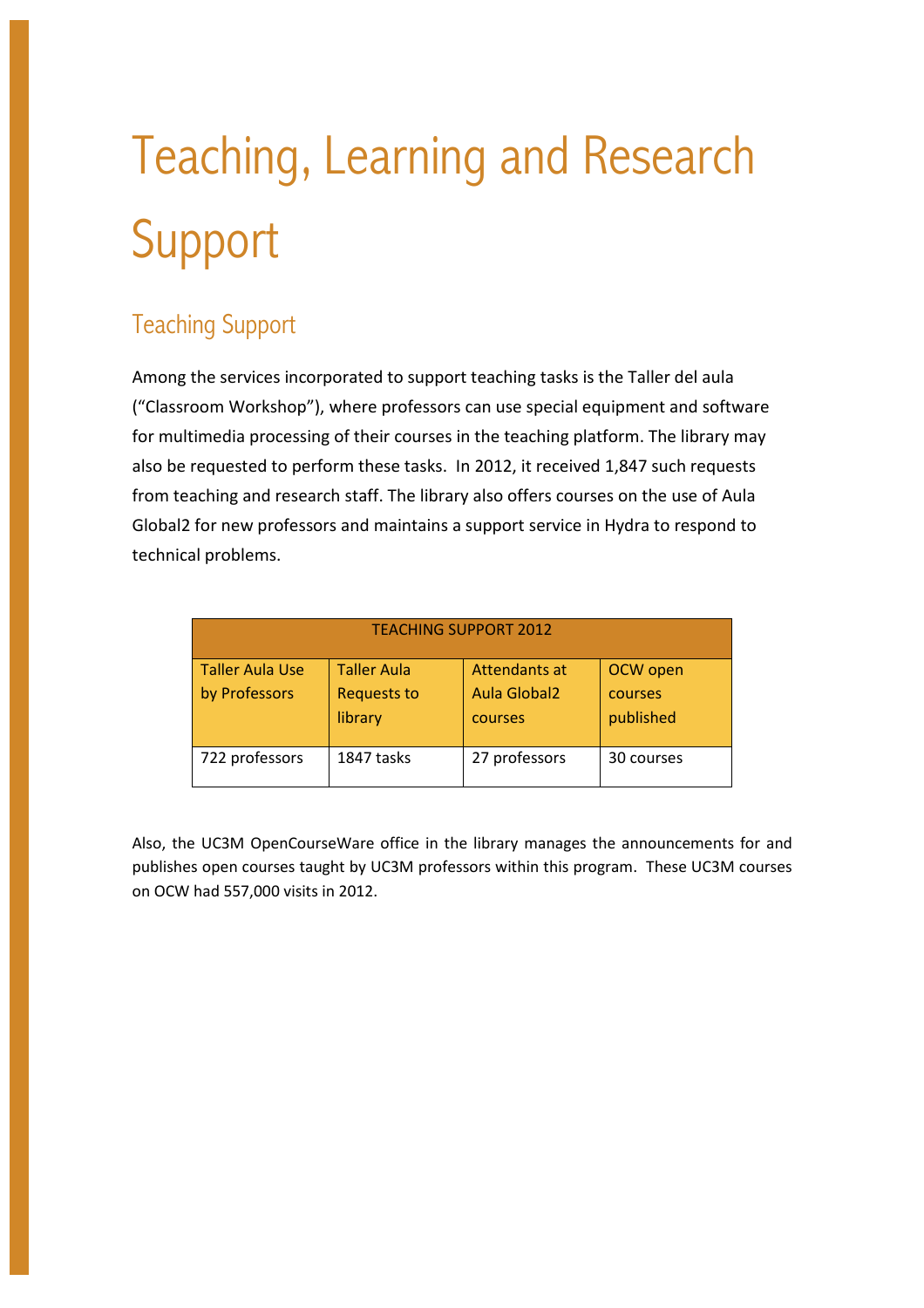### Learning support

| <b>Official training 2012</b> | <b>CCSSJJ</b> | <b>COL</b> | <b>EPS</b> | <b>HUM</b> | <b>TOTAL</b> |
|-------------------------------|---------------|------------|------------|------------|--------------|
| No. degreess                  | 12            | 6          | 11         | 5          | 34           |
| <b>No. courses</b>            | 43            | 13         | 38         | 13         | 107          |
| <b>No. sessions</b>           | 86            | 26         | 76         | 25         | 213          |
| <b>No. hours</b>              | 176           | 82         | 255        | 71         | 584          |
| <b>No.attendants</b>          | 1830          | 481        | 1796       | 576        | 4683         |

The library prepares and gives practical classes of the cross-curricular subject Técnicas de Búsqueda de Información ("Techniques for Information Searches"), in which the student is taught how to use different techniques and access electronic information in particular.

In the students' official training, each course consists of:

- Guided visit: 60'
- 2 practice sessions with data bases: 90' each session (180' en total)

All A1 and A2-category library personnel participate in these classes. The table above shows the number of hours taught.

| <b>Unofficial</b><br>training | <b>CCSSJJ</b> | <b>COL</b> | <b>EPS</b> | <b>HUM</b> | <b>TOTAL</b> |
|-------------------------------|---------------|------------|------------|------------|--------------|
| Nº coursess                   | 15            | 127        | 14         | 48         | 204          |
| Nº attendants                 | 139           | 157        | 18         | 70         | 384          |

Apart from official training, the library organizes general or specialized information courses (often on the use of platforms or data bases), which can be complete courses for whole classes (normally on the suggestion of teaching or research staff) or on a personalized basis.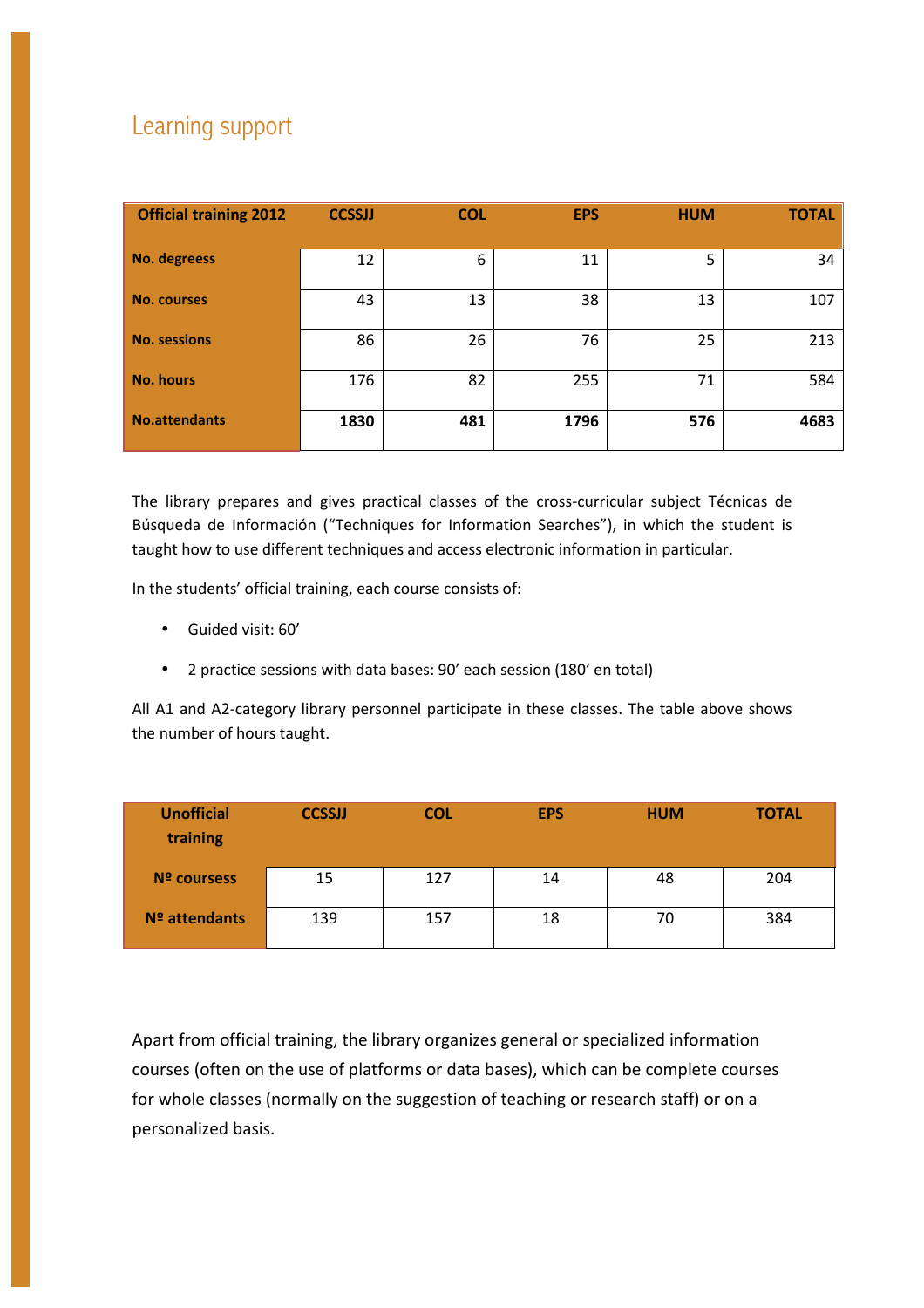#### Research Support

Within RESEARCH SUPPORT the service was expanded in 2012:

- The Researcher Support page has improved considerably, including the aspects of publication, intellectual property and accreditation and pay rises.
- This last service was offered for the first time this year as support for teaching and research staff who are in the process of applying for accreditation and pay rises. Without any significant publicity campaign, 86 professors have already used this service.

Apart from the logical orientation about the process, which can be found through the web page link:

http://www.uc3m.es/portal/page/portal/biblioteca/aprende\_usar/apoyo\_investigacio n/acreditacion\_sexenios.

The service consists of personalized attention that provides the professor/researcher with assessments of the quality of the scientific publications they present during this process.

With regard to the institutional repository or E-archivo in charge of circulating professors' and researchers' publications, in addition to final projects or theses, there was a 20% increase in the number of documents included in 2012.

| <b>E</b> Archivo                            | 2007  | 2011  | 2012 |
|---------------------------------------------|-------|-------|------|
| <b>Total number of</b><br>documents by year | 10875 | 13599 |      |

In 2012, besides continuing to add the complete text of open documents produced by teaching and research personnel and the rest of the University community to the institutional repository (E-Archivo), the integration project between the Universitas XXI application and E-Archivo was completed. The Library Service and the Research Service worked together on this project, which has reduced the task